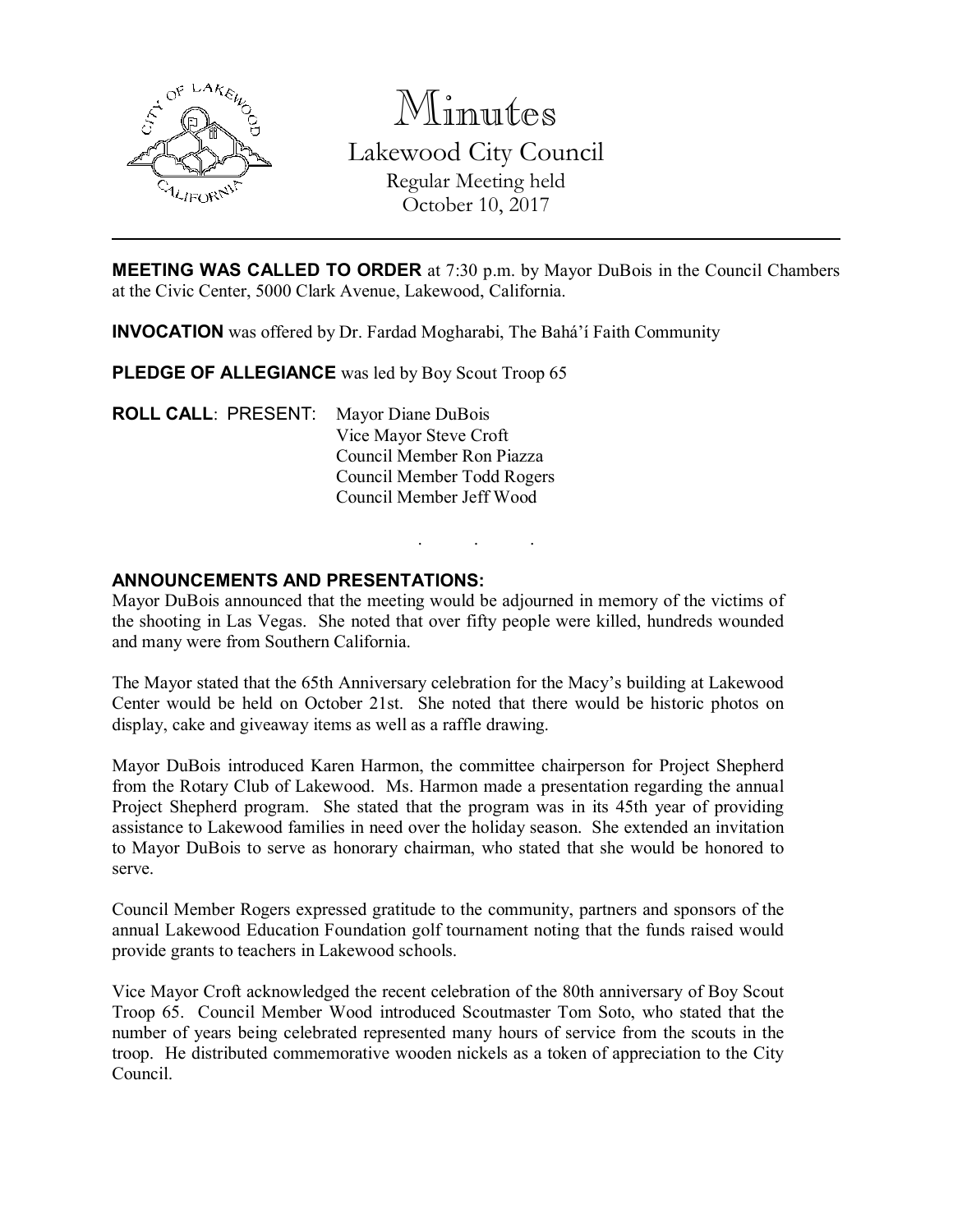City Council Minutes October 10, 2017 Page 2

# ROUTINE ITEMS:

COUNCIL MEMBER PIAZZA MOVED AND COUNCIL MEMBER WOOD SECONDED TO APPROVE ROUTINE ITEMS 1 THROUGH 6.

- RI-1 Approval of Minutes of the Meetings held September 12, and September 26, 2017
- RI-2 Approval of Personnel Transactions
- RI-3 Approval of Registers of Demands
- RI-4 RESOLUTION NO. 2017-53; A RESOLUTION OF THE CITY COUNCIL OF THE CITY OF LAKEWOOD ADOPTING FEES FOR THE RECOVERY OF OVERHEAD COSTS ASSOCIATED WITH THE PROCESSING OF WIRELESS TELECOMMUNICATIONS RELATED PERMITS
- RI-5 Approval of Agreement with Tyler Technologies Inc. "MUNIS" for Accounting Software Licenses and Support
- RI-6 RESOLUTION NO. 2017-54; A RESOLUTION OF THE CITY COUNCIL OF THE CITY OF LAKEWOOD RESCINDING RESOLUTION NO. 2017-45 WHICH AFFIRMED THE FISCAL YEAR 2017-2018 BUDGET FOR THE USE OF FUNDS PROVIDED BY THE ROAD REPAIR AND ACCOUNTABILITY ACT OF 2017

RESOLUTION NO. 2017-55; A RESOLUTION OF THE CITY COUNCIL OF THE CITY OF LAKEWOOD AFFIRMING THE FISCAL YEAR 2017-2018 BUDGET FOR THE USE OF FUNDS PROVIDED BY THE ROAD REPAIR AND ACCOUNTABILITY ACT OF 2017

. . .

UPON ROLL CALL VOTE, THE MOTION WAS APPROVED:

AYES: COUNCIL MEMBERS: Wood, Piazza, Croft, Rogers and DuBois NAYS: COUNCIL MEMBERS: None

1.1 • REVIEW OF THE DECISION OF THE PLANNING AND ENVIRONMENT COMMISSION ON CONDITIONAL USE PERMIT NO. 948, 6741 CARSON STREET Sonia Southwell, Director of Community Development, displayed slides and gave a presentation based on the report in the agenda. She provided a brief history by explaining that the applicant had submitted an application for Conditional Use Permit No. 948, for the establishment of a carwash facility with covered outdoor vacuum stations and a car service building located at 6741 Carson Street. The Planning and Environment Commission (PEC) approved the CUP at its meeting held in July and, subsequently, an appeal had been timely filed requesting that the decision of the Planning Commission be overturned. At its September 12th meeting, the City Council considered the appeal and set a date to hold a hearing de novo on October 10, 2017, to consider new and/or additional evidence.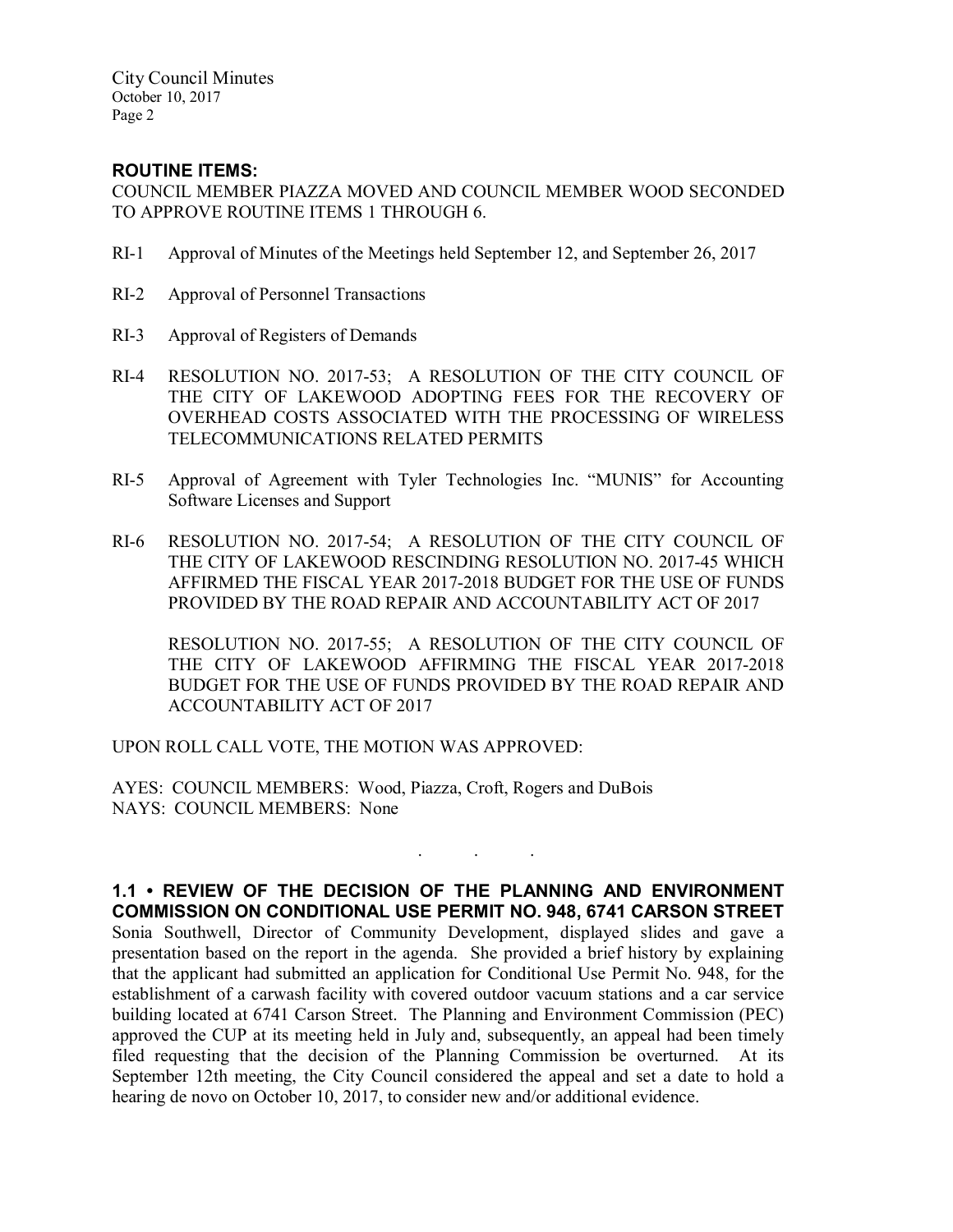### 1.1 • REVIEW OF THE DECISION OF THE PLANNING AND ENVIRONMENT COMMISSION ON CUP NO. 948, 6741 CARSON STREET - Continued

The project proponent later submitted a letter stating that he would be out of state and unable to attend the hearing de novo and requesting that it be postponed and rescheduled to November. Ms. Southwell concluded by stating that the City Council had the following four possible action options regarding the Planning and Environment Commission decision to approve Conditional Use Permit No. 948 and the appeal thereof: to adopt a resolution to uphold the PEC decision to grant CUP No. 948 and deny the appeal, including findings to justify the actions; to adopt a resolution to uphold the PEC decision to grant CUP No. 948 and deny the appeal, but modify the conditions of approval for CUP No. 948, as discussed in the hearing, including findings to justify the actions; adopt a resolution to uphold the appeal and deny CUP No. 948, including findings to justify the actions; or continue the public hearing as requested by the applicant.

Responding to Council Member Rogers' questions, Steve Skolnik, for the City Attorney, provided a brief explanation of the process and stated that the City Council could still hear from those in attendance and then continue the hearing to receive testimony from the applicant.

Ms. Southwell responded to Council Member Wood's inquiry by stating that neither the applicant nor his attorney were present but that their representative was in the audience to hear comments from those in attendance.

In response to concerns raised by Council Member Piazza and Council Member Wood regarding the availability of parking, Ms. Southwell stated that there was an adjacent commercial center that could not accommodate the parking currently required by the Code since it had been built prior to that requirement but that there had been a joint use parking agreement that allowed some of those businesses to park in the rear of the previous development. She added that there was an easement for ingress and egress at the center enabling driving through and parking on the property but that no additional parking would be provided at the proposed development.

Ms. Southwell replied to questions from Council Member Rogers by explaining that there would be staff and attendants present on site to provide assistance with the automated pay machine, the car wash tunnel, the vacuums and other services.

In response to questions from Council Member Rogers, Mr. Skolnik stated that the resulting Council action whether tonight or at a continuation of the hearing, would be the final step in the administrative process. He continued by explaining that if the City Council were to uphold the decision of the Planning Commission, the car wash could move forward. If the Council were to grant the appeal and deny the CUP application, then the owner or applicant would have to submit another proposal or consider a different use for the property. In this zone, as within any zone in the City, there were a list of uses that were permitted as a matter of right that did not require any discretionary approval by the Planning Commission or the City Council and only required development approval.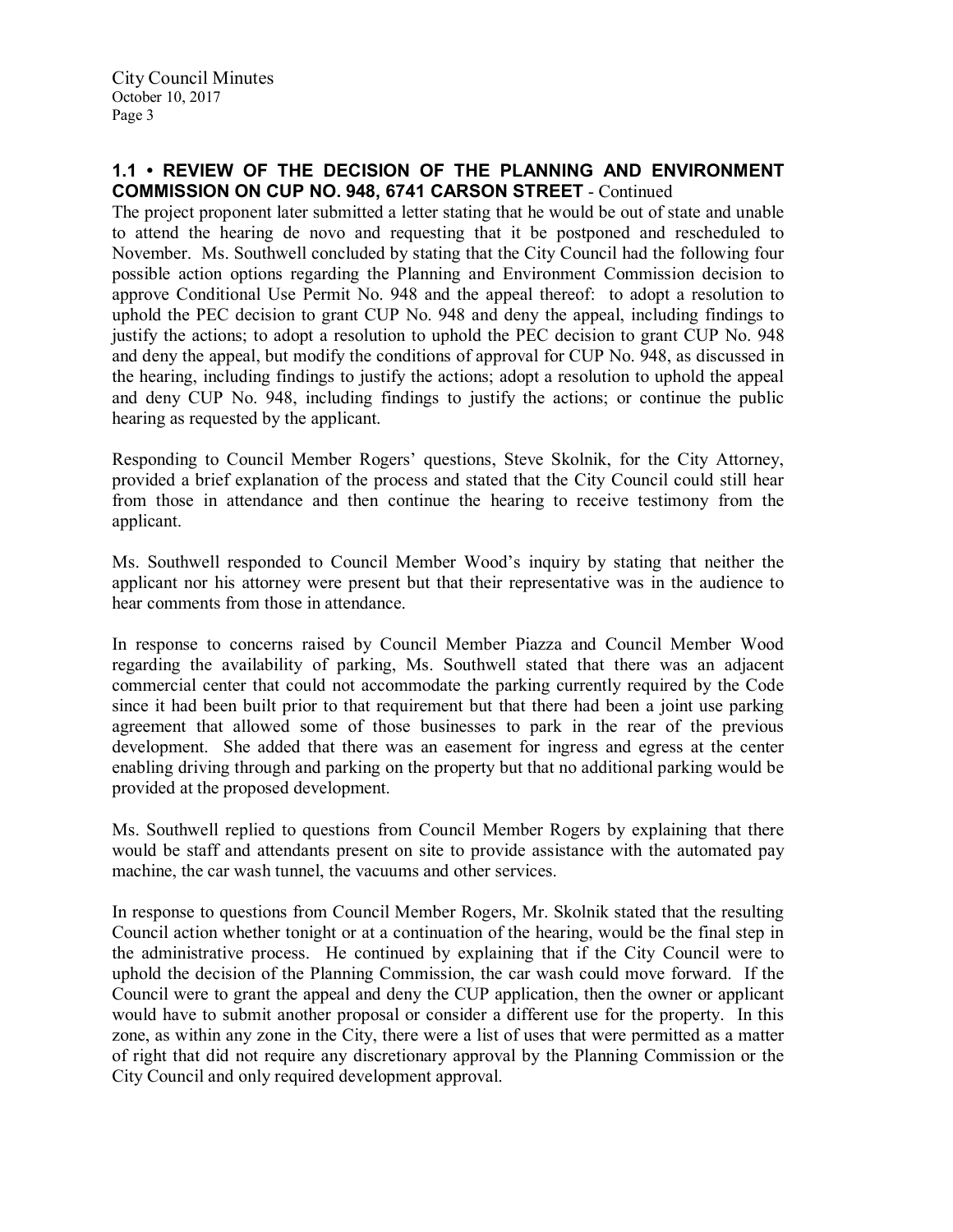## 1.1 • REVIEW OF THE DECISION OF THE PLANNING AND ENVIRONMENT COMMISSION ON CUP NO. 948, 6741 CARSON STREET - Continued

They still had to comply with zoning regulations, setback regulations, parking regulations, and such, but there was a more limited ability to influence those developments. There were other uses, like this, which were conditionally permitted that would go before the Planning Commission and then potentially to the City Council. So the applicant could, for example, submit an application for a use where there would be no discretionary ability to deny the project. He further explained that if the Council granted the appeal, the car wash element would be eliminated but the auto repair element could remain because the auto repair use was a permitted use in the zone, not a conditionally permitted use and allowed as matter of right with only the various City rules and regulations in place along with the development review process.

Ms. Southwell added that there were restrictions, such as no food uses, on the site that were imposed by the owner and not by the City.

Responding to concerns from Vice Mayor Croft and Council Member Wood, Ms. Southwell noted that additional noise mitigations could be incorporated and that the relocation of trees would be reviewed by the City's arborist and landscape architect.

Ms. Southwell confirmed for Mayor DuBois that there was another car wash located at the gas station on the corner of Carson Street and Los Coyotes Diagonal.

Mayor DuBois opened the public hearing at 8:14 p.m. and called for anyone in the audience wishing to address the City Council on this matter.

David Haynes, Lakewood, stated that because of the proposed development's proximity to his residence, he was concerned about the odors and the noise.

Jerry Rothery, Lakewood, stated that as an audio professional, he was concerned about the impacts of noise and submitted a paper copy of a slide presentation regarding A weighted measurements of sound.

Mr. Skolnik responded to questions from Doug Larson, Lakewood, by explaining the conditional use permit process.

Lori Quiett, Lakewood, expressed concerns regarding the potential for excessive noise and traffic from the proposed development as well as its impact on property values.

Arthur Pinette, Lakewood, submitted additional written testimony and additional petition signatures. He expressed concerns related to the proposed business locating near residences and the noise from the business.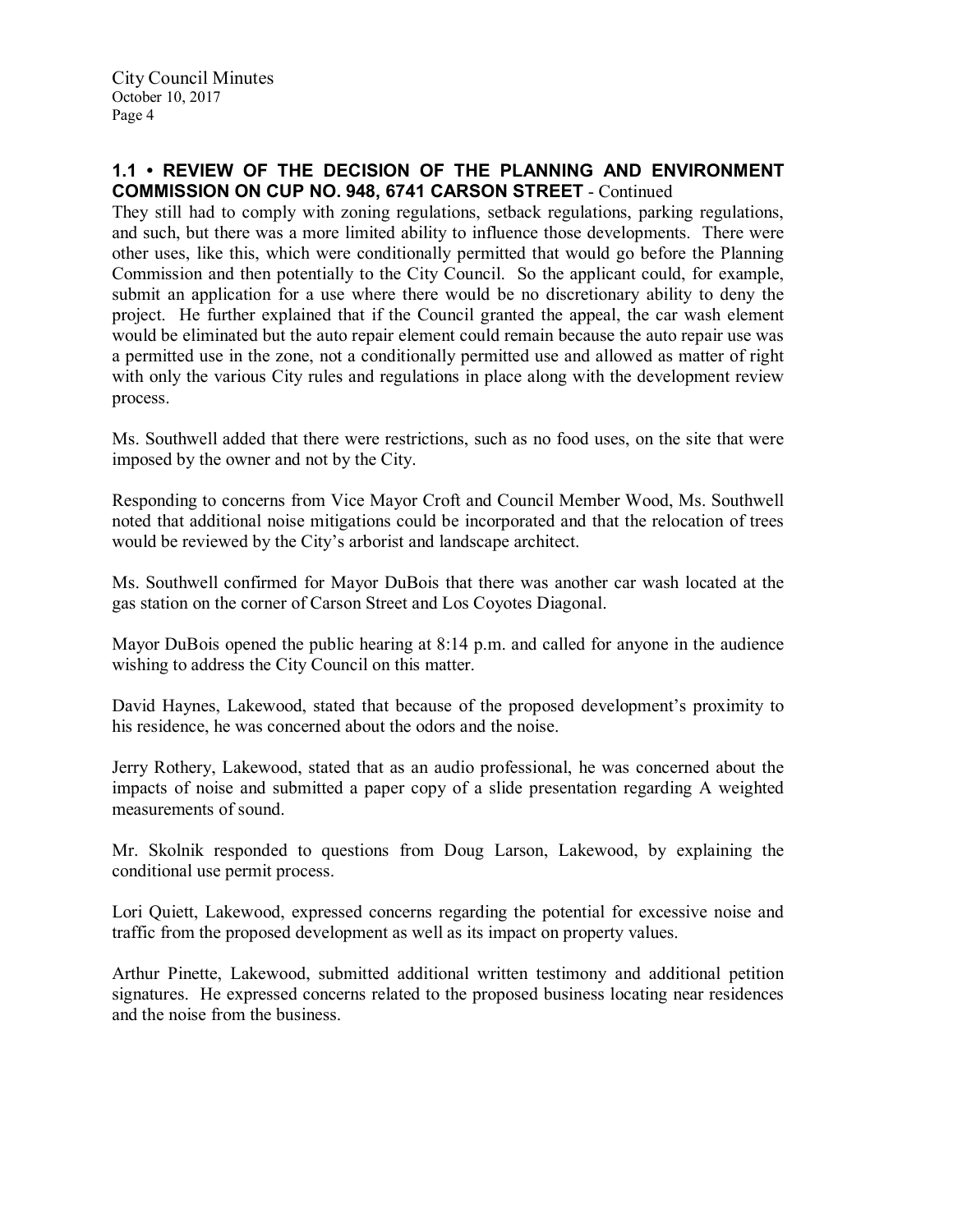## 1.1 • REVIEW OF THE DECISION OF THE PLANNING AND ENVIRONMENT COMMISSION ON CUP NO. 948, 6741 CARSON STREET - Continued

Brian Kite, 2254 S. Figueroa Street, Los Angeles, managing principal of SRK Architects, stated that as the architect on the proposed project, he was aware of the issues raised by the residents and expressed his willingness to modify the design to add noise absorption features. He noted that the applicant was an owner/operator of three other car wash businesses and that the proposed facility would incorporate some of the best equipment.

Alan Paulson, owner of the Regal Inn, 6763 E. Carson Street, Lakewood, stated his concerns with the proposed development noting its impacts to the neighboring businesses with respect to parking and access.

Meredith Elguira, Lakewood, expressed concerns with the review of the proposed project, the location of equipment, and the conduct of the noise study.

Allison Van Wig, Lakewood, stated her concerns regarding parking at the Regal Inn, the impacts to the nearby car wash business and the potential for the necessity to provide geological or other disclosure reports to prospective homebuyers in the area.

Carmeliene Pingtella, Lakewood, noted her concerns for traffic safety with the layout of the proposed development.

Alan Gafford, Lakewood, questioned the inclusion of the proposed car wash as part of Long Beach airport influence area. He expressed concerns related to noise and stated that residences should have been shown in the exhibits.

Responding to inquiries from Council Member Rogers and Vice Mayor Croft, Ms. Southwell stated that she would examine the details of the parking easement agreement.

Ms. Southwell responded to Council Member Wood's question by stating that she had visited other car wash locations but not the ones owned and operated by the applicant.

Mr. Skolnik confirmed for Council Member Wood that it would not be necessary for people to provide the same testimony since it had become part of the record but that they would be provided the opportunity to speak at the hearing continuation.

MAYOR DUBOIS, DETERMINING THAT THERE WAS NO OBJECTION, ORDERED THE PUBLIC HEARING CONTINUED UNTIL NOVEMBER 14, 2017, TO RECEIVE MORE INFORMATION FROM STAFF, TAKE TESTIMONY FROM THE APPLICANT AND CONSIDER THE ADDITIONAL MATERIALS SUBMITTED TODAY.

. . .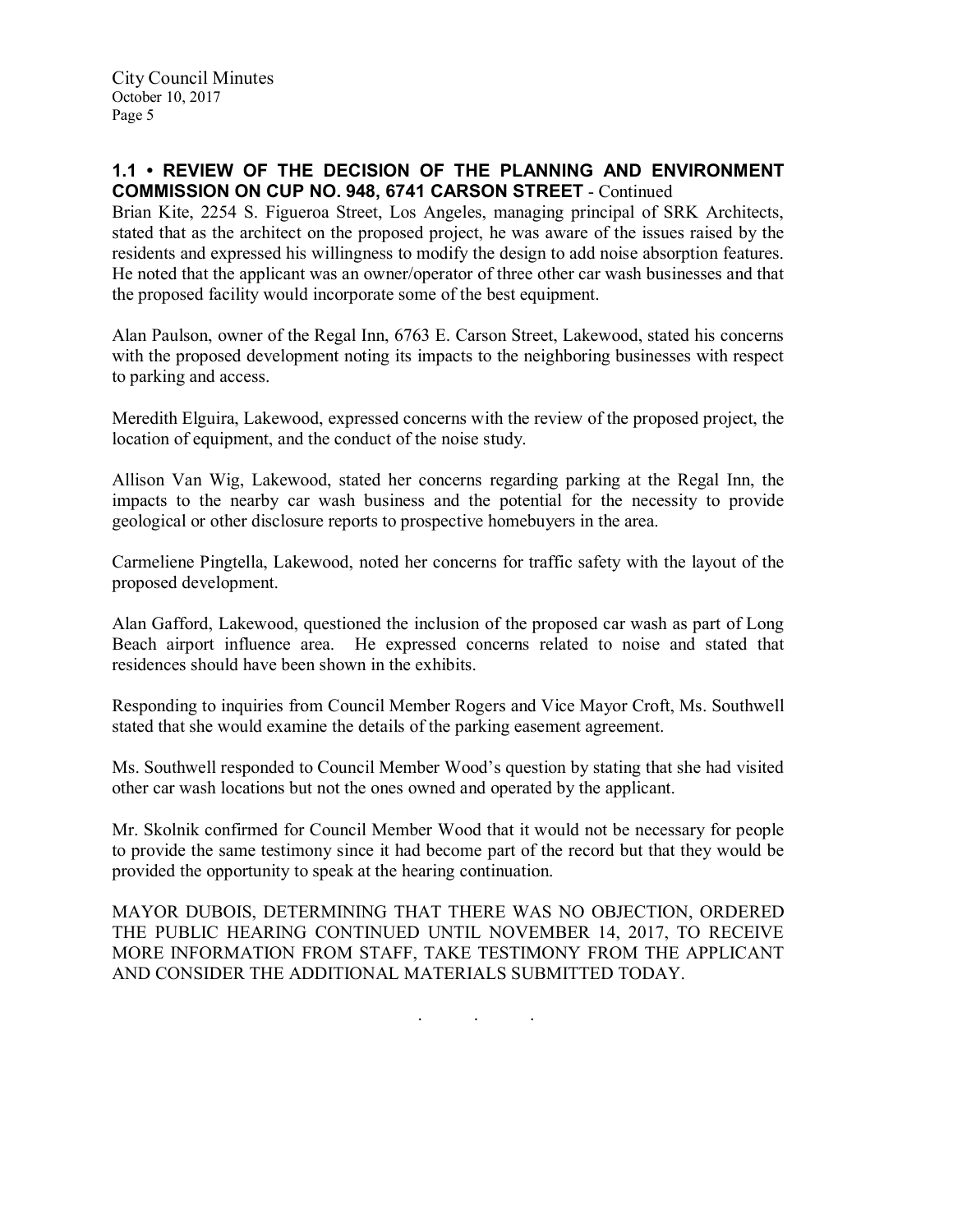# 1.2 • AWARD OF BID FOR PUBLIC WORKS PROJECT NO. 2017-6; ENTRY GATE IMPROVEMENTS TO THE EXISTING EQUESTRIAN CENTER, 11369 EAST CARSON STREET

Lisa Rapp, Director of Public Works, made a presentation based on the report in the agenda and reported that three bids had been received for the installation of entry gate improvements at the existing Equestrian Center, which were all substantially higher than staff expectations. She stated that staff recommended that the City Council reject all bids received for Public Works Contract 2017-6 and authorize staff to revise and rebid the project.

Responding to questions from Council Member Wood regarding the gate, Ms. Rapp stated that the boarders would have access to the facility but that the gates would remain closed in the evening. She added that in rebidding the project, a lighter weight chain link fence would be specified and that some features would be eliminated to obtain more favorable bids.

Mayor DuBois opened the public hearing at 9:02 p.m. and called for anyone in the audience wishing to address the City Council on this matter. There was no response.

VICE MAYOR CROFT MOVED AND COUNCIL MEMBER PIAZZA SECONDED TO REJECT ALL BIDS RECEIVED AND AUTHORIZE STAFF TO REVISE AND REBID THE PROJECT. UPON ROLL CALL VOTE, THE MOTION WAS APPROVED:

AYES: COUNCIL MEMBERS: Wood, Piazza, Croft, Rogers and DuBois NAYS: COUNCIL MEMBERS: None

# 1.3 • INTRODUCTION OF ORDINANCE NO. 2017-8; PERTAINING TO THE DATE OF THE GENERAL MUNICIPAL ELECTION

. . .

Steve Skolnik, for the City Attorney, stated that at a previous City Council study session, he had reported on a State measure which required municipal elections to be consolidated with statewide elections. He stated that a recent piece of legislation, which shifted primary elections from June to March, had provided another available option beginning with the 2020 election thereby allowing moving the date of the City's general municipal election to the first Tuesday after the first Monday in March of even-numbered years, to coincide with statewide general elections. He added that City Council action was required by the end of the year and the election date change would be operative when approved by the County Board of Supervisors and would then require the mailing of notices informing all registered voters of the change in election dates and that, as a result of such change, the terms of office of City officeholders would be extended by not more than twelve months. Mr. Skolnik explained that the proposed ordinance had been prepared based on the direction provided at the study session and recommended that the City Council hold a public hearing and introduce Ordinance No. 2017-8, moving the general municipal elections to the first Tuesday after the first Monday in March of each even-numbered year beginning in March of 2021.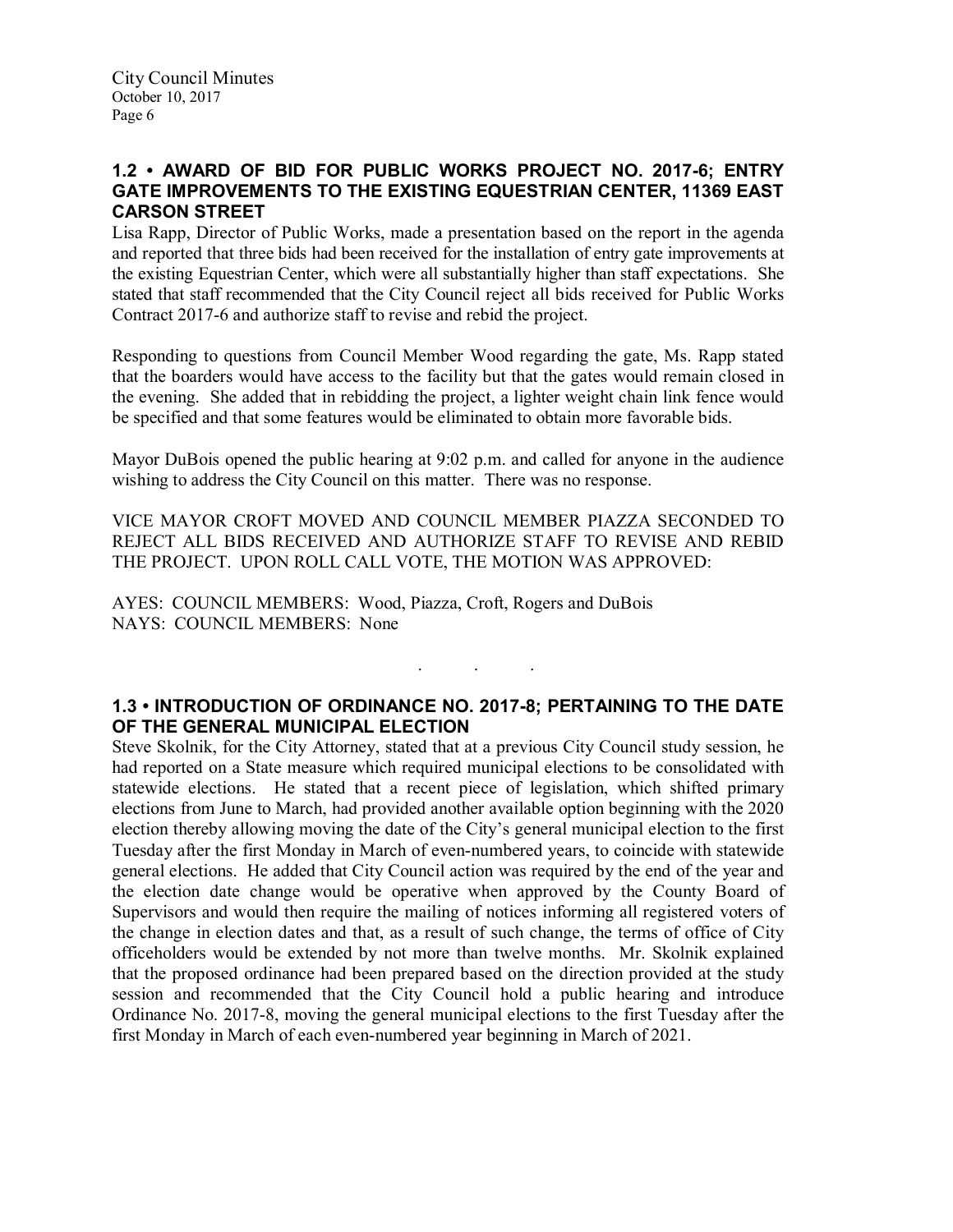## 1.3 • INTRODUCTION OF ORDINANCE NO. 2017-8; PERTAINING TO THE DATE OF THE GENERAL MUNICIPAL ELECTION - Continued

Vice Mayor Croft, noting that with the passage of the recent legislation providing the ability to move the elections from March of odd numbered years to the even numbered years, expressed support for moving the 2019 election to 2020. He stated that the costs for standalone elections and County consolidations were comparable and added that the County should be able to accommodate additional consolidations with the implementation of the new voting system.

Council Member Wood stated his preference to retain the date of the March 2019 election.

Mr. Skolnik confirmed that each Council Member term would be increased by one year.

Mayor DuBois opened the public hearing at 9:08 p.m. and called for anyone in the audience wishing to address the City Council on this matter. There was no response.

ORDINANCE NO. 2017-8; AN ORDINANCE OF THE CITY OF LAKEWOOD MOVING THE CITY'S GENERAL MUNICIPAL ELECTIONS TO THE FIRST TUESDAY AFTER THE FIRST MONDAY IN MARCH OF EACH EVEN-NUMBERED YEAR BEGINNING IN MARCH OF 2019 was read by title by the City Clerk.

VICE MAYOR CROFT MOVED AND COUNCIL MEMBER ROGERS SECONDED TO WAIVE FURTHER READING AND INTRODUCE ORDINANCE NO. 2017-8, AS AMENDED.

Council Member Piazza stated his support of keeping the March 2019 election date.

COUNCIL MEMBER WOOD CALLED FOR THE QUESTION. UPON ROLL CALL VOTE, THE MOTION FAILED:

AYES: COUNCIL MEMBERS: Croft and DuBois NAYS: COUNCIL MEMBERS: Wood, Piazza and Rogers

ORDINANCE NO. 2017-8; AN ORDINANCE OF THE CITY OF LAKEWOOD MOVING THE CITY'S GENERAL MUNICIPAL ELECTIONS TO THE FIRST TUESDAY AFTER THE FIRST MONDAY IN MARCH OF EACH EVEN-NUMBERED YEAR BEGINNING IN MARCH OF 2021

COUNCIL MEMBER PIAZZA MOVED AND COUNCIL MEMBER WOOD SECONDED TO INTRODUCE ORDINANCE NO. 2017-8, AS ORIGINALLY PRESENTED. UPON ROLL CALL VOTE, THE MOTION WAS APPROVED:

. . .

AYES: COUNCIL MEMBERS: Wood, Piazza, Croft, Rogers and DuBois NAYS: COUNCIL MEMBERS: None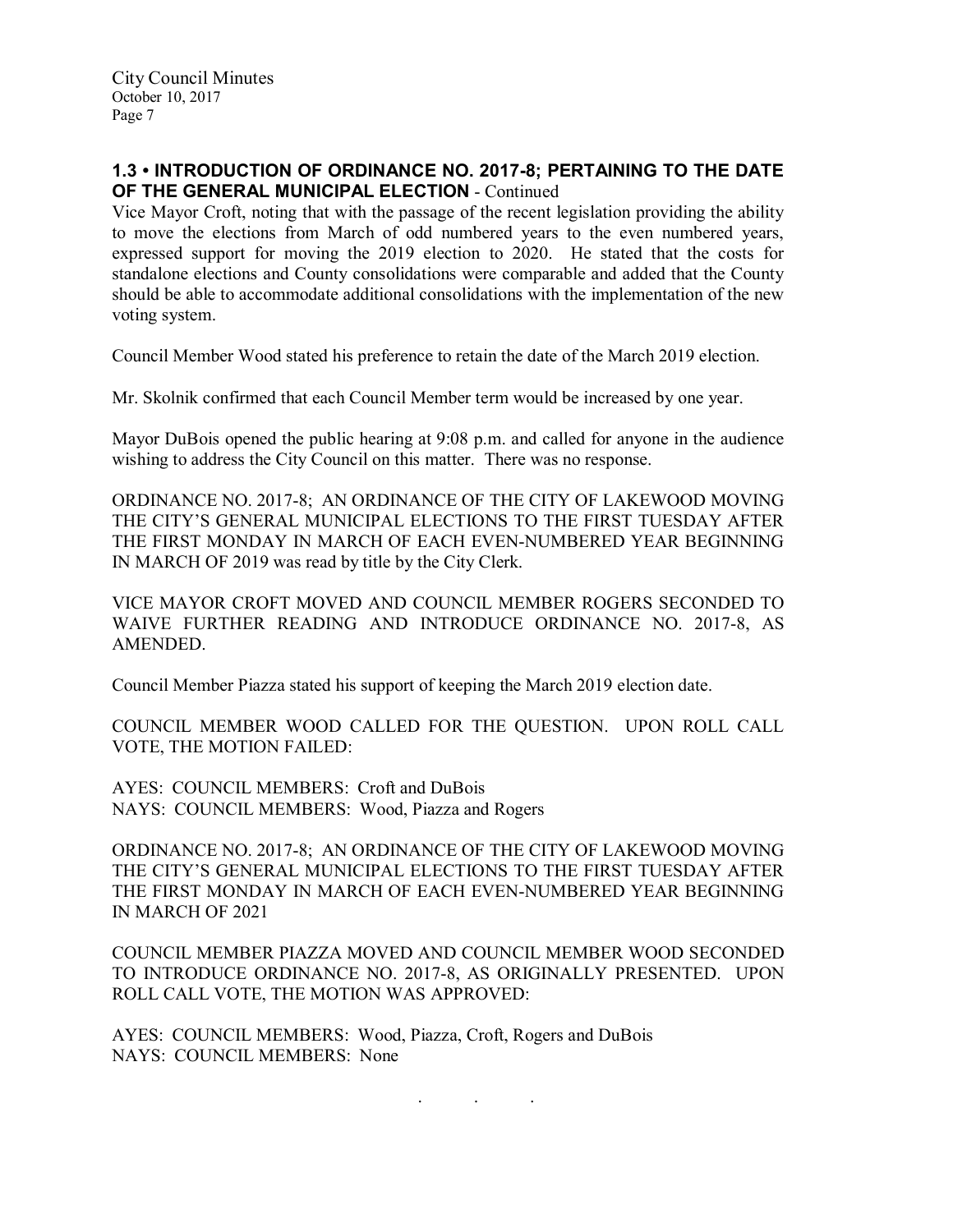# 3.1 • MASTER LICENSE AGREEMENT FOR TELECOMMUNICATIONS WIRELESS FACILITIES ON PUBLIC RIGHTS-OF-WAY

Paolo Beltran, Assistant to the City Manager, made a presentation based on the report in the agenda and reported that with the anticipated increase in receiving applications for small cell wireless sites on the public rights-of-way, it was important to minimize regulatory proceedings while protecting and preserving City interests, including public safety, municipal operations, aesthetics and revenue enhancement. He stated that a Master License Agreement would serve these objectives and create an expedited process for locating small cells, and would not require a wireless provider to process a special permit for each proposed small cell or proposed group of small cells. The Master License Agreement preparation payment would be established with each wireless provider in order to reimburse the City for the staff time associated with execution of the Agreement. Once an Agreement was obtained, the provider would be eligible to request placement of a small cell on City-owned poles proposed by the carrier from time to time. These requests would be processed on a pole-by-pole basis under a pole license. The City could reject a request for any legitimate reason, including potential interference with City functions, safety concerns, aesthetic concerns or other reasons. If approved, the small cell would be designed and operated to satisfy a broad group of standard rules in the agreement. During the term of the agreement, the wireless provider would make payments to reimburse the City for staff time and would pay annual license fees for the use of each pole. Master License Agreements would include administrative fees to recoup City costs as indicated in Resolution No. 2017-53. It was recommended that the City Council approve the proposed Master License for Wireless Facilities on City Poles in the Right of Way (Master License Agreement) and authorize the City Manager to execute Master License Agreements in a form approved by the City Attorney.

COUNCIL MEMBER ROGERS MOVED AND COUNCIL MEMBER PIAZZA SECONDED TO APPROVE THE PROPOSED MASTER LICENSE AGREEMENT AND AUTHORIZE THE CITY MANAGER TO EXECUTE MASTER LICENSE AGREEMENTS IN A FORM APPROVED BY THE CITY ATTORNEY. UPON ROLL CALL VOTE, THE MOTION WAS APPROVED:

AYES: COUNCIL MEMBERS: Wood, Piazza, Croft, Rogers and DuBois NAYS: COUNCIL MEMBERS: None

### 3.2 • SUPPORT OF TAKING BACK OUR COMMUNITY COALITION

Assistant City Manager Carol Flynn Jacoby, made a presentation based on the report in the agenda and stated that the city manager had been approached by the City of Monrovia regarding the Taking Back Our Community Coalition, a new coalition of California cities and agencies advocating for the State to engage in further discussions to identify solutions for addressing the unintended consequences of changes made to California's criminal justice system through the enactment of Assembly Bill 109, Proposition 47, and Proposition 57. The Coalition was led by the Cities of Arcadia, Glendora, and Monrovia, with Monrovia acting as the lead administrative agency.

. . .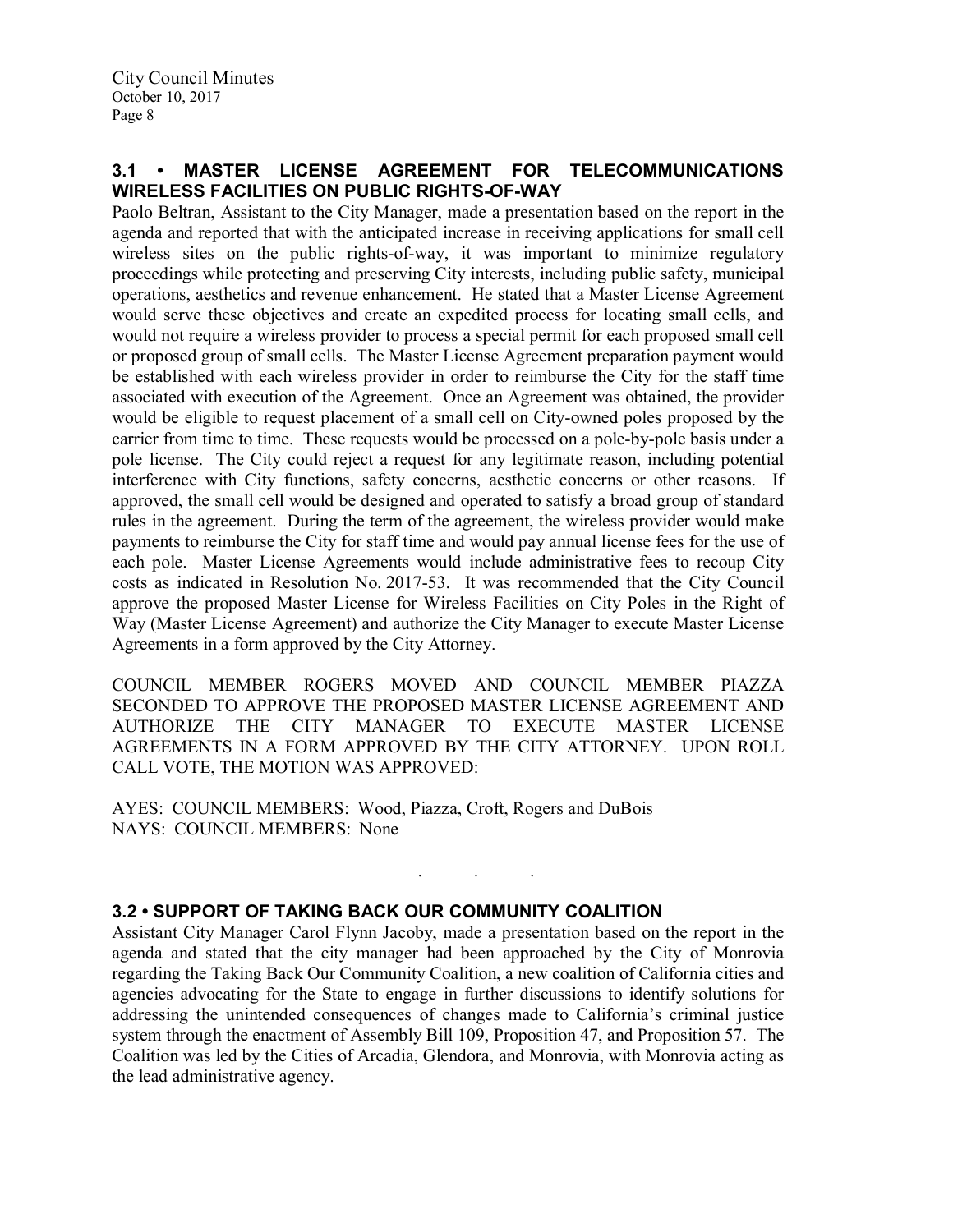City Council Minutes October 10, 2017 Page 9

3.2 • SUPPORT OF TAKING BACK OUR COMMUNITY COALITION - Continued The formation of the Taking Back Our Community Coalition represented positive steps to mitigate the emerging public safety issues related to changes to California's overall criminal justice system. The Coalition was quickly growing to include many cities in the region looking to be part of a positive solution. All members of the Coalition would pay a fee of \$1,500 per year and funds were available in this year's budget. The funds raised would be used to coordinate the development of an overall public education and outreach campaign. Lead Coalition members were still determining the appropriate structure on how to effectively coordinate with other Coalition members and in managing the budget. If approved, the City Council Public Safety Committee would be involved in the process by reviewing the issues and solutions that emerge from this Coalition, specifically how it applies to public safety in Lakewood. She concluded by stating that it was recommended that the City Council approve the agreement with the City of Monrovia and adopt the resolution to join the Taking Back Our Community Coalition.

Council Member Piazza expressed support for the coalition and inquired whether neighboring cities and associated agencies were involved. Mr. McCormack stated that there were efforts underway to reach out to Gateway cities and noted that the Sheriff's Department had been an integral partner in the coalition's efforts.

RESOLUTION NO. 2017-56; A RESOLUTION OF THE CITY COUNCIL OF THE CITY OF LAKEWOOD TO JOIN THE TAKING BACK OUR COMMUNITY COALITION FOR THE PURPOSE OF ESTABLISHING A UNIFIED MESSAGE TO ADVOCATE FOR COMMON SENSE CHANGES TO CALIFORNIA'S CRIMINAL JUSTICE SYSTEM THAT ADDRESS THE PUBLIC SAFETY IMPACTS RESULTING FROM ASSEMBLY BILL 109, PROPOSITION 47, AND PROPOSITION 57

COUNCIL MEMBER WOOD MOVED AND COUNCIL MEMBER ROGERS SECONDED TO APPROVE THE AGREEMENT WITH THE CITY OF MONROVIA AND ADOPT RESOLUTION NO. 2017-56. UPON ROLL CALL VOTE, THE MOTION WAS APPROVED:

AYES: COUNCIL MEMBERS: Wood, Piazza, Croft, Rogers and DuBois NAYS: COUNCIL MEMBERS: None

### SUCCESSOR HOUSING ACTIONS

1. Approval of Registers of Demands

VICE MAYOR CROFT MOVED AND COUNCIL MEMBER PIAZZA SECONDED TO APPROVE THE REGISTERS OF DEMANDS. UPON ROLL CALL VOTE, THE MOTION WAS APPROVED:

. . .

AYES: COUNCIL MEMBERS: Wood, Piazza, Croft, Rogers and DuBois NAYS: COUNCIL MEMBERS: None